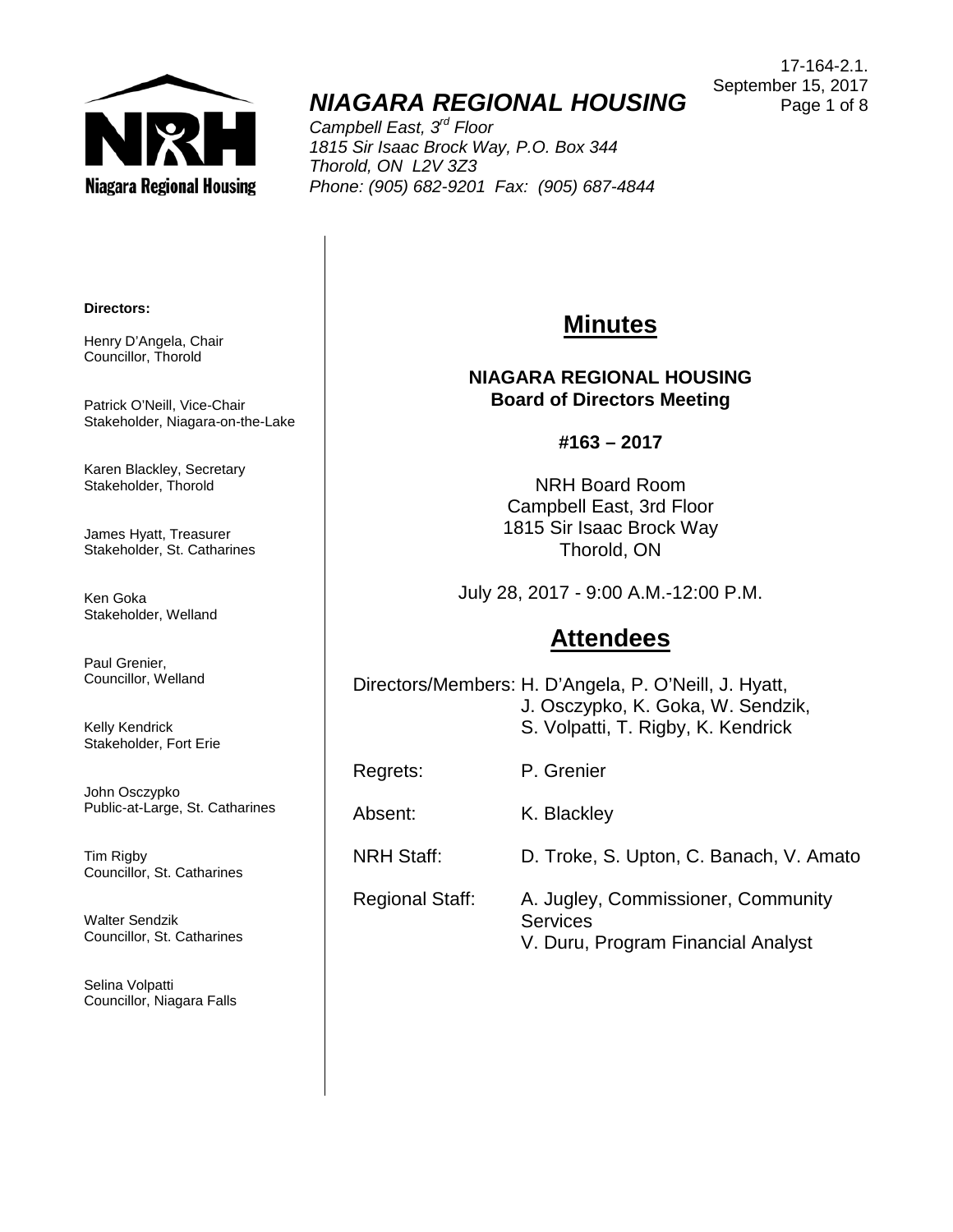A quorum being present, the meeting was called to order at 8:59 A.M.

### **1. Adoption of Agenda/Declaration of Conflict**

*Moved by W. Sendzik Seconded by J. Osczypko*

### *That the agenda be ADOPTED.*

*CARRIED*

There were no conflicts of interest declared at this time; see item 10.

### **2. Approval of Minutes**

2.1. Minutes of the May 26, 2017 Meeting

*Moved by P. O'Neill Seconded by T. Rigby*

### *That the minutes of the May 26, 2017 meeting be ADOPTED.*

*CARRIED*

- 2.2. Business Arising
	- 2.2.1. Carlton Street Update Memo 17-163-2.2.1.

*Moved by J. Hyatt Seconded by K. Goka*

#### *That the NRH Board of Directors RECEIVE 17-163-2.2.1., Carlton Street Update for information.*

*CARRIED*

The CEO provided an additional update:

- All pre-construction inspections of neighbours' homes have been completed; three refused.
- Footers are being poured.
- 2.2.2. Minutes of the April 24, 2017 Carlton St. Development Committee Meeting

*Moved by S. Volpatti Seconded by W. Sendzik*

*That the NRH Board of Directors RECEIVE 17-163-2.2.2., Minutes of the April 24, 2017 Carlton Street Development Committee meeting, for information.*

*CARRIED*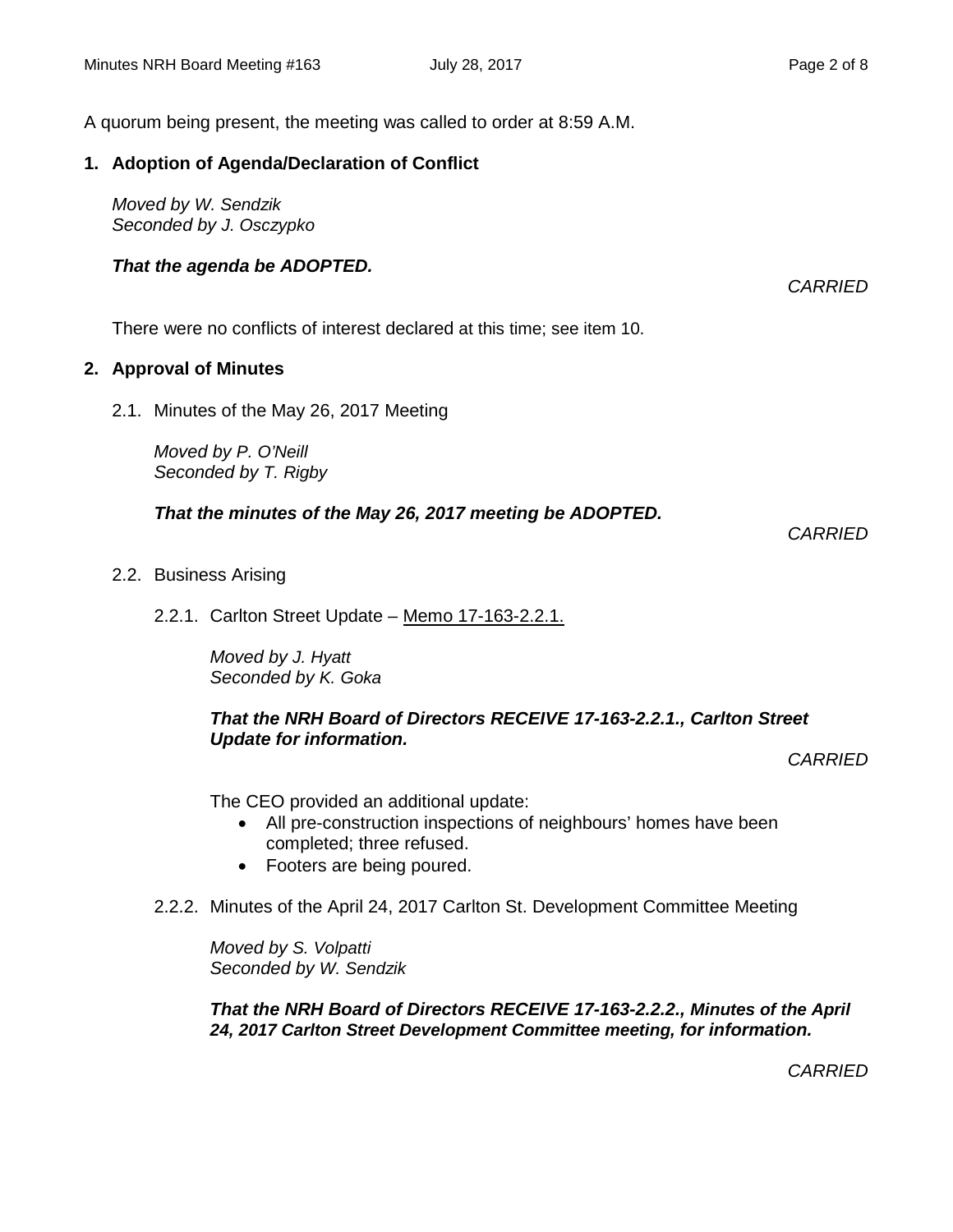**3. Presentation** – with Capital Budget 17-163-4.6.1.

### **4. Staff Reports**

4.1. 2017 Market Rents – Report 17-163-4.1.

*Moved by S. Volpatti Seconded by J. Osczypko*

#### *That the Niagara Regional Housing Board of Directors APPROVES the proposed 2017 Market Rents for the public housing units, effective December 1, 2017 as highlighted in Appendix "A"*

*CARRIED*

In future staff was asked to include the % increase in the rent chart.

4.2. Summary Report of Move-out Expenses for years 2014-2016 inclusive – Report 17-163- 4.2.

*Moved by J. Hyatt Seconded by T. Rigby*

### *That the Niagara Regional Housing Board of Directors RECEIVES report 17-163-4.2. Summary Report of Move-out Expenses for years 2014-2016 inclusive, for information.*

*CARRIED*

4.3. Special Priority Status Impact on Centralized Waitlist – Report 17-163-4.3.

*Moved by J. Osczypko Seconded by K. Goka*

### *That the Niagara Regional Housing Board of Directors RECEIVES report 17-163-4.3. Special Priority Status Impact on Centralized Waitlist, for information; and, That staff REPORT BACK on updating policy on local priority groups.*

*CARRIED*

Last year 658 households were housed from the waitlist. Of those housed approx. 50% or 329 were housed with a priority status (SPP, URG, Homeless) Rental housing in Niagara Region continues to be in demand. Low vacancy rates, high rents and a lack of new rental units being built are exacerbating this situation. Unemployment and the lack of full time permanent jobs are also seen as contributing factors to the demand for affordable housing.

Approximately 50% of all Service Manager areas have not adopted any waitlist priority beyond the legislated Special Priority Policy (SPP). Changes to the SPP policy have recently been announced by the Ministry that may expand the scope of the policy.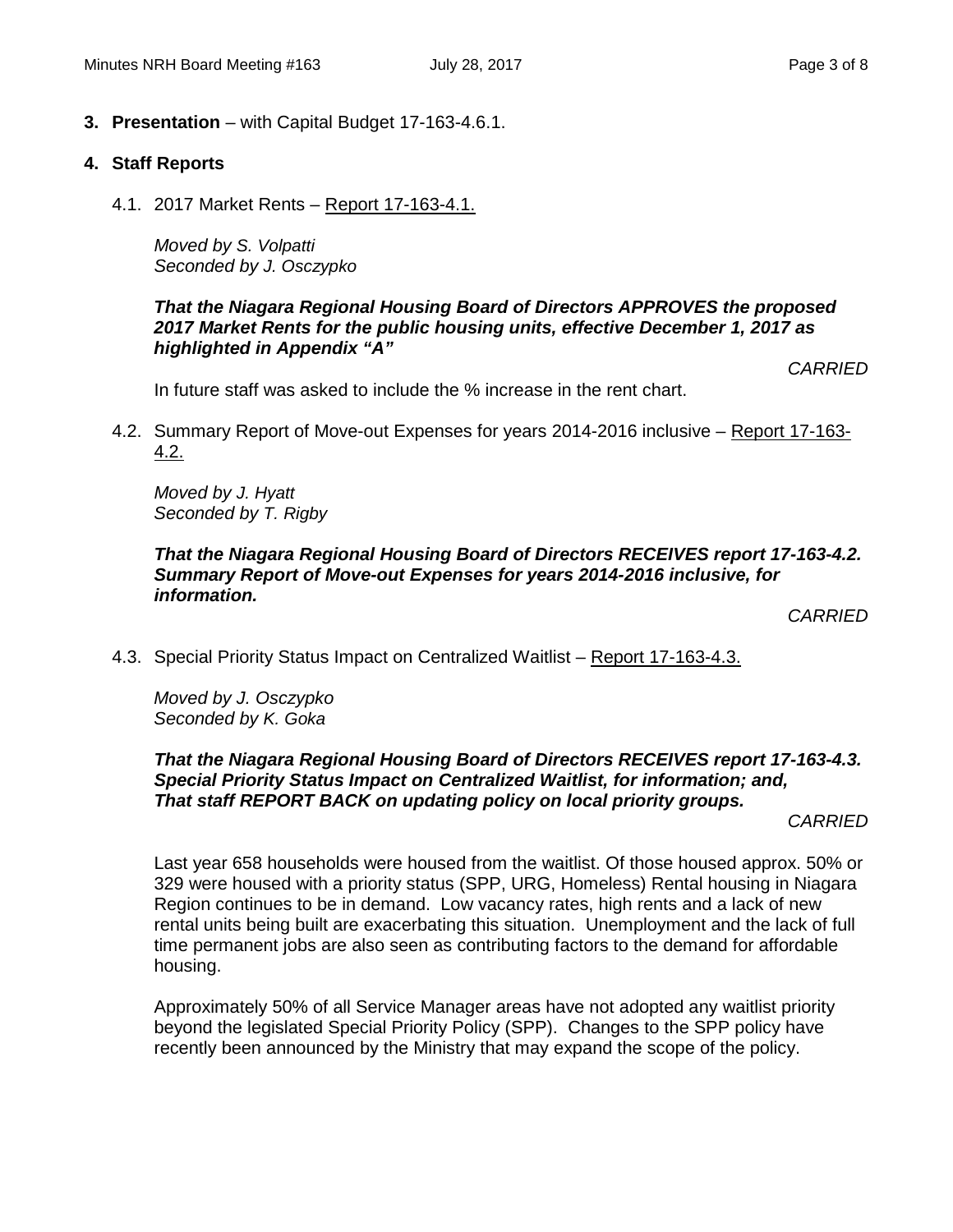Staff was requested to provide an environmental scan, include "tie-in" with the City of St. Catharines Housing Plan. (what are adjacent SM's doing, demographic trends, new development, how the Continuum works) – W. Sendzik

Action by: W. Thompson

4.4. 2017 Hot Water Tank Analysis – Report 17-163-4.4.

Moved by P. O'Neill Seconded by J. Hyatt

#### *That the Niagara Regional Housing Board of Directors RECEIVES report 17-163-4.4. 2017 Hot Water Tank Analysis, for information.*

*CARRIED*

4.5. 2016 Write-Off of Bad Debts – Report 17-163-4.5.

*Moved by S. Volpatti Seconded by J. Hyatt*

*That the Niagara Regional Housing Board of Directors APPROVES the 2016 writeoff, pursuant to the write-off policy in the amount of \$113,433.90 for:*

- *\$ 12,111.05 for early write-offs (deported, deceased and bankrupt), and*
- *\$ 101,322.85 for those former tenant accounts which have been in collection for more than 2 years and have had no activity since December 31st , 2014; and,*
- *That staff develop RFP for collection process*

CARRIED

Full report on Collection Services is scheduled for the October meeting.

Action by: D. White

4.6. Proposed 2018 Capital Budget

#### 4.6.1. Proposed NRH 2018 Annual Program Capital Budget – Report 17-163-4.6.1.

The CEO presented a slideshow on the Capital Budget. The budget development process occurred in three stages: Building Condition Assessment (BCA), review of historical data and prioritization of capital projects. NRH BCA's came back favourably, indicating that repairing/replacing/upgrading building components at proper times has maintained the integrity of NRH stock.

As a result of the recent fire in London, exacerbated by metal cladding, NRH has hired a consultant to check fire resistance of cladding on the five NRH buildings where cladding exists.

*Moved by S. Volpatti*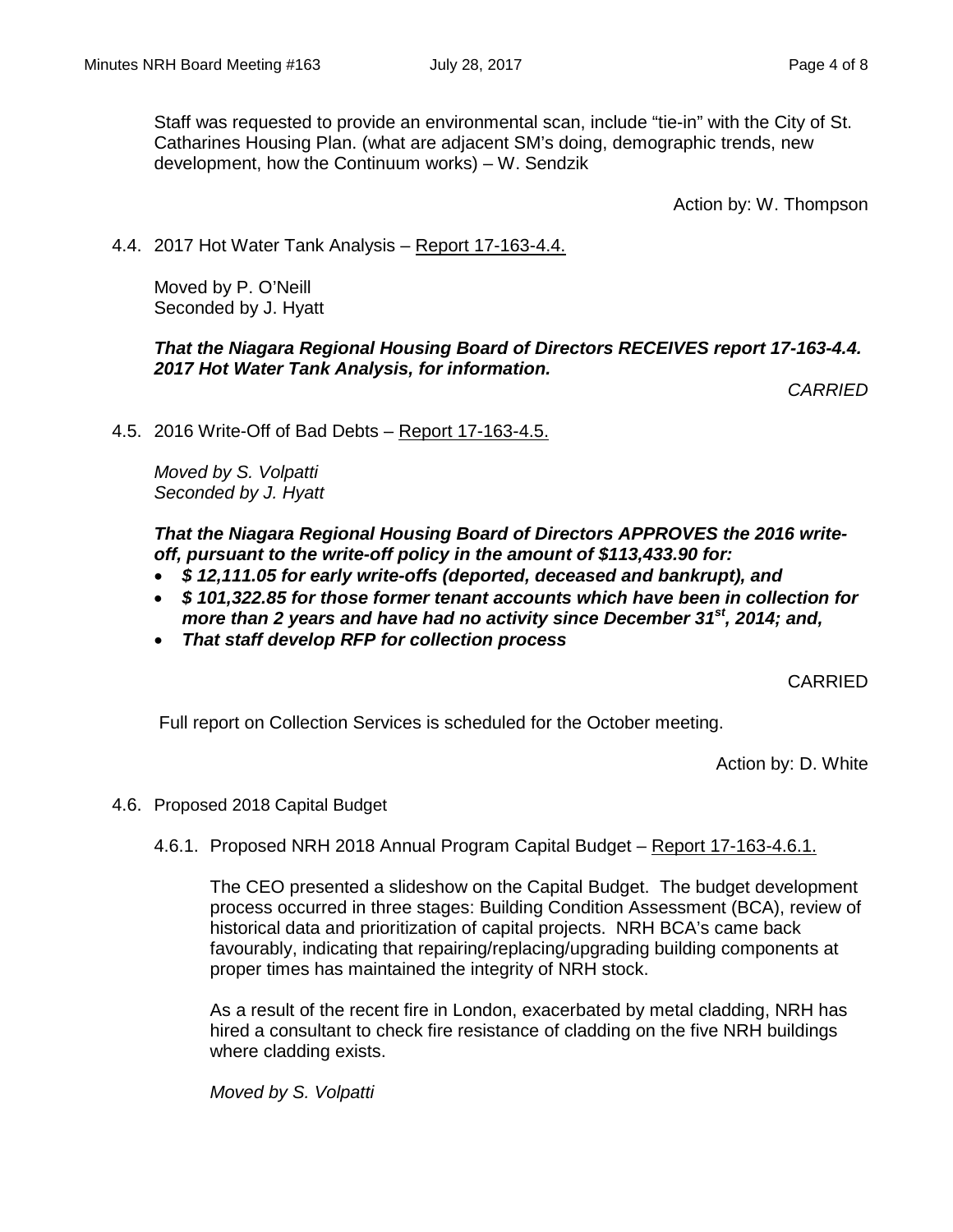*Seconded by T. Rigby*

### *That Niagara Regional Housing Board of Directors RECEIVES the Capital Budget presentation; and, APPROVES the proposed NRH 2018 Capital Budget, as presented, in the amount of \$7,300,000.*

*CARRIED*

Staff was requested to provide a report on NRH's partnership with the Niagara College Construction Apprentice Program – W. Sendzik

Action by: C. Banach

4.6.2. Proposed 2018 NRH Multi-Residential Intensification – Welland – Report 17-163- 4.6.1.

The NRH Board of Directors unanimously approved, by written resolution, the Multi-Residential Intensification of units on lands where 4 units currently sit, into 12 new units in Welland.

4.6.3. Proposed 2018 NRH Multi-Residential Intensification – Niagara Falls – Report 17- 163-4.6.3.

The NRH Board of Directors unanimously approved, by written resolution, the Multi-Residential Intensification of units on owned land in Niagara Falls, to provide 50 additional units.

4.7. Capital Reserve Strategy for Housing Providers – Key Issue DATA – Report 17-163-4.7.

*Moved by T. Rigby Seconded by K. Kendrick*

#### *That the Niagara Regional Housing Board of Directors RECEIVES report 17-163-4.7. Capital Reserve Strategy for Housing Provider – Key Issue DATA, for information.*

*CARRIED*

4.8. Fitch Street & Broadoak Capital Close-out – Report 17-163-4.8.

*Moved by P. O'Neill Seconded by J. Osczypko*

*That the Niagara Regional Housing Board of Directors APPROVES the use of \$438,232 of identified Affordable Housing Program deferred funds and Investment in Affordable Housing (IAH) interest to close funding gaps identified in closing the Fitch Street and Broadoak development projects:*

- *\$292,509 to close Fitch capital project (10RH1207), and*
- *\$145,723 to close Broadoak capital project (10RH1206).*

*CARRIED*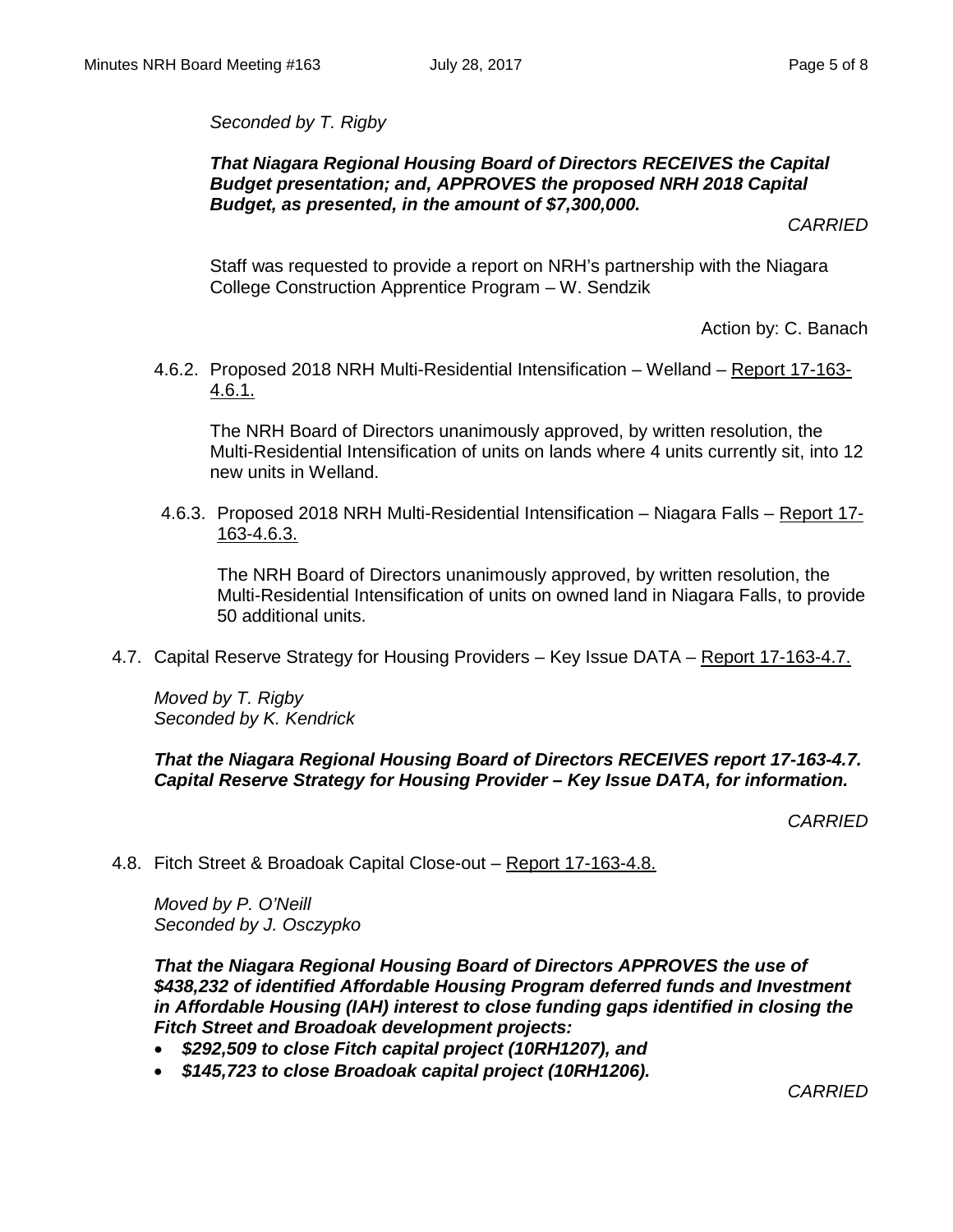### 4.9. 2017 Building Condition Assessment Update – Report 17-163-4.9.

*Moved by J. Hyatt Seconded by K. Goka*

#### *That NRH Board of Directors RECEIVES the 2017 Building Condition Assessment Update for information.*

*CARRIED*

**5. New Business** – no new business

### **6. Chief Executive Officer's Report**

- 6.1. Financial Statements as at April 30, 2017 Report 17-163-6.1.
- 6.2. Financial Statements as at May 31, 2017 Report 17-163-6.2.

*Moved by K. Kendrick Seconded by J. Osczypko*

#### *That the NRH Board of Directors APPROVE the Financial Statements as at April 30, 2017 and May 31, 2017*

*CARRIED*

A question was raised on whether or not NRH is eligible to receive the 25% hydro rebate announced by the Ontario Government. - W. Sendzik Staff will confirm NRH eligibility for rebates.

Action by: V. Duru

### **7. Committee/Advisory Group Meeting Minutes**

7.1. Tenant Advisory Group (TAG)

Minutes of the December 14, 2016 meeting were provided for information.

*Moved by J. Osczypko Seconded by T. Rigby*

*THAT the Niagara Regional Housing Board of Directors RECEIVE the December 14, 2016 minutes of the Tenant Advisory Group for information.*

*CARRIED*

**8. For Information**

*Correspondence/Media*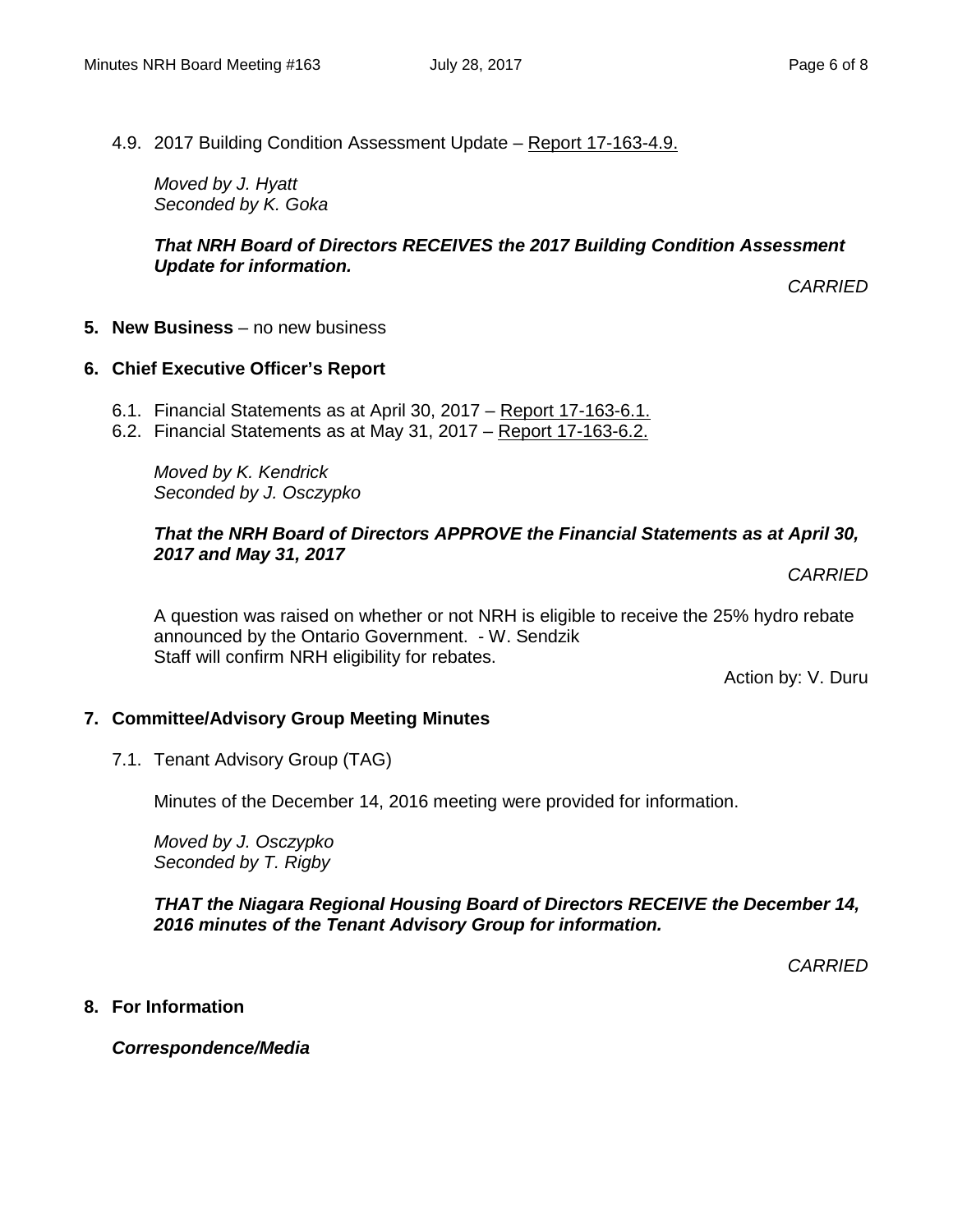*CARRIED*

- 8.1. June 9, 2017 letter to NRH Chair, H. D'Angela from Acting Regional Clerk, N. Devos re: Councillor Rigby appointed to Board, while Councillor Petrowski is suspended from serving.
- 8.2. Letter dated June 9, 2017 & Certificate of Appreciation to NRH from Alastair Davis, CEO, Habitat for Humanity Niagara re: helping to build a Habitat home.

*Moved by K. Goka Seconded by J. Osczypko*

#### *That the NRH Board of Directors RECEIVE correspondence items 8.1 & 8.2 for information.*

8.3. A Home For All – Niagara's Housing & Homelessness Action Plan Update

Distributed for information.

#### **9. Other Business**

9.1. Report on Free Wi-Fi expected for October meeting.

Action by: W. Thompson

9.2. Grow-ops within Units.

*Moved by K. Kendrick Seconded by K. Goka*

*That NRH HOLD a workshop on this issue with qualified individuals (police, fire dept. legal, etc.) regarding potential implications of Grow-Ops in units. CARRIED*

Action by: D. Woiceshyn

#### **10. Closed Session – 10:30 A.M.**

With the exception of D. Troke and V. Amato all staff left the room. K. Goka, as Director of Operational Services for Niagara Peninsula Homes, property management agent for Village Glen, declared a conflict of interest and left the room.

*Moved by W. Sendzik Seconded by T. Rigby*

*That the NRH Board of Directors MOVE into Closed Session to receive Information of a confidential nature regarding personal matters about an identifiable individual including municipal or local board employees – Village Glen*

*CARRIED*

10.1. Briefing Note – Village Glen – IC 17-163-10.1.